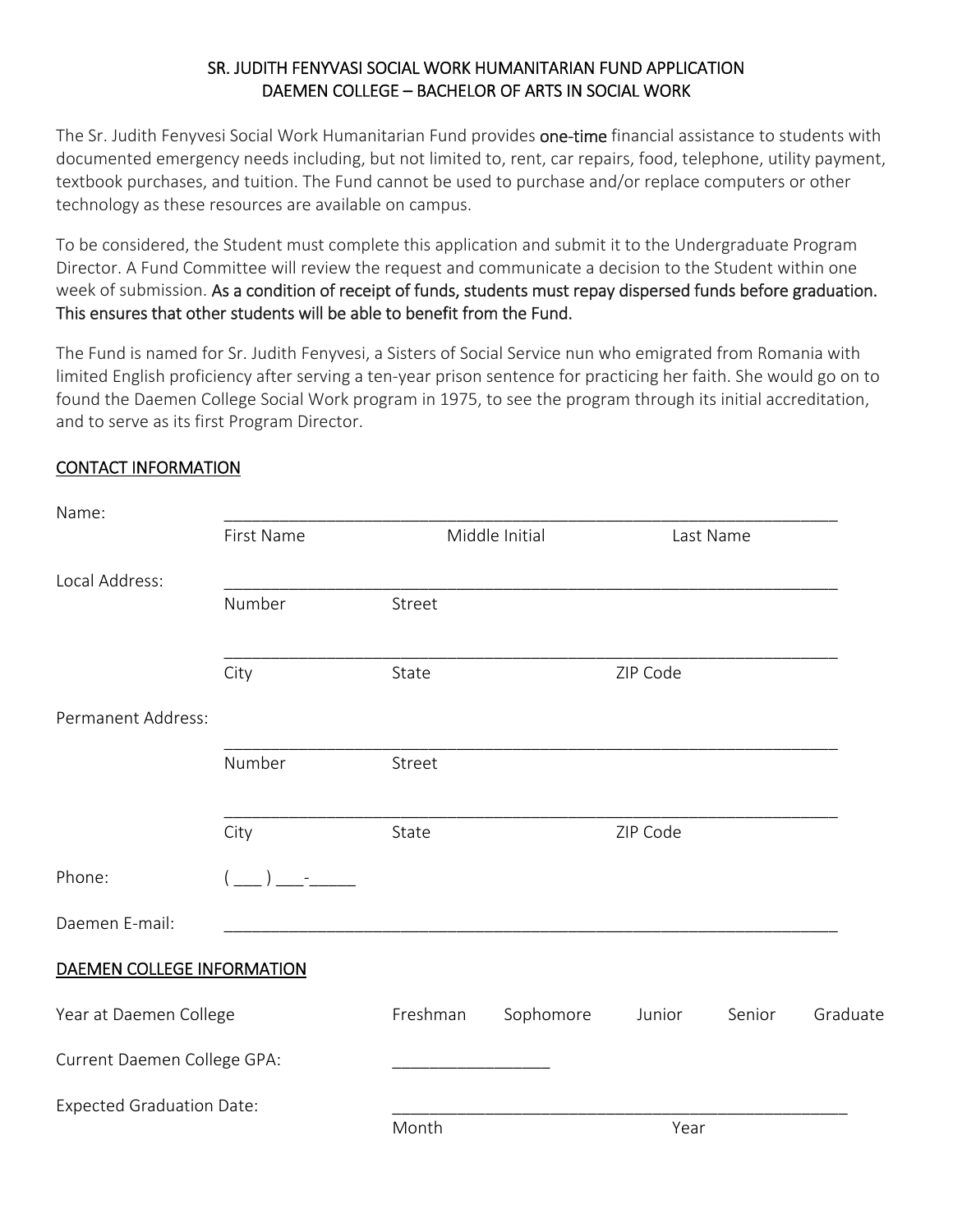## EMPLOYMENT INFORMATION

| <b>Employment Status:</b>                                                                     | Yes, Full-Time Yes, Part-Time Yes, Seasonal | No |  |
|-----------------------------------------------------------------------------------------------|---------------------------------------------|----|--|
| Current Employer:                                                                             |                                             |    |  |
| <b>Current Position:</b>                                                                      |                                             |    |  |
| <b>FUND REQUEST</b>                                                                           |                                             |    |  |
| Amount Requested: ____________________________                                                |                                             |    |  |
| Please describe how requested funds will be used.                                             |                                             |    |  |
|                                                                                               |                                             |    |  |
|                                                                                               |                                             |    |  |
| Please indicate why funds are being requested at this time.                                   |                                             |    |  |
|                                                                                               |                                             |    |  |
| ,我们也不会有什么。""我们的人,我们也不会有什么?""我们的人,我们也不会有什么?""我们的人,我们也不会有什么?""我们的人,我们也不会有什么?""我们的人              |                                             |    |  |
| Please identify other sources you tried before applying to the Social Work Humanitarian Fund. |                                             |    |  |
|                                                                                               |                                             |    |  |
|                                                                                               |                                             |    |  |
| Please describe your involvement in the Daemen College Social Work program.                   |                                             |    |  |
|                                                                                               |                                             |    |  |
|                                                                                               |                                             |    |  |
|                                                                                               |                                             |    |  |
| Please indicate when you anticipate repaying funds from the Social Work Humanitarian Fund.    |                                             |    |  |

Month/Day/Year Student Signature

\_\_\_\_\_\_\_\_\_\_\_\_\_\_ \_\_\_\_\_\_\_\_\_\_\_\_\_\_\_\_\_\_\_\_\_\_\_\_\_\_\_\_\_\_\_\_\_\_\_\_\_\_\_\_\_\_\_\_\_\_\_\_\_\_\_\_\_\_